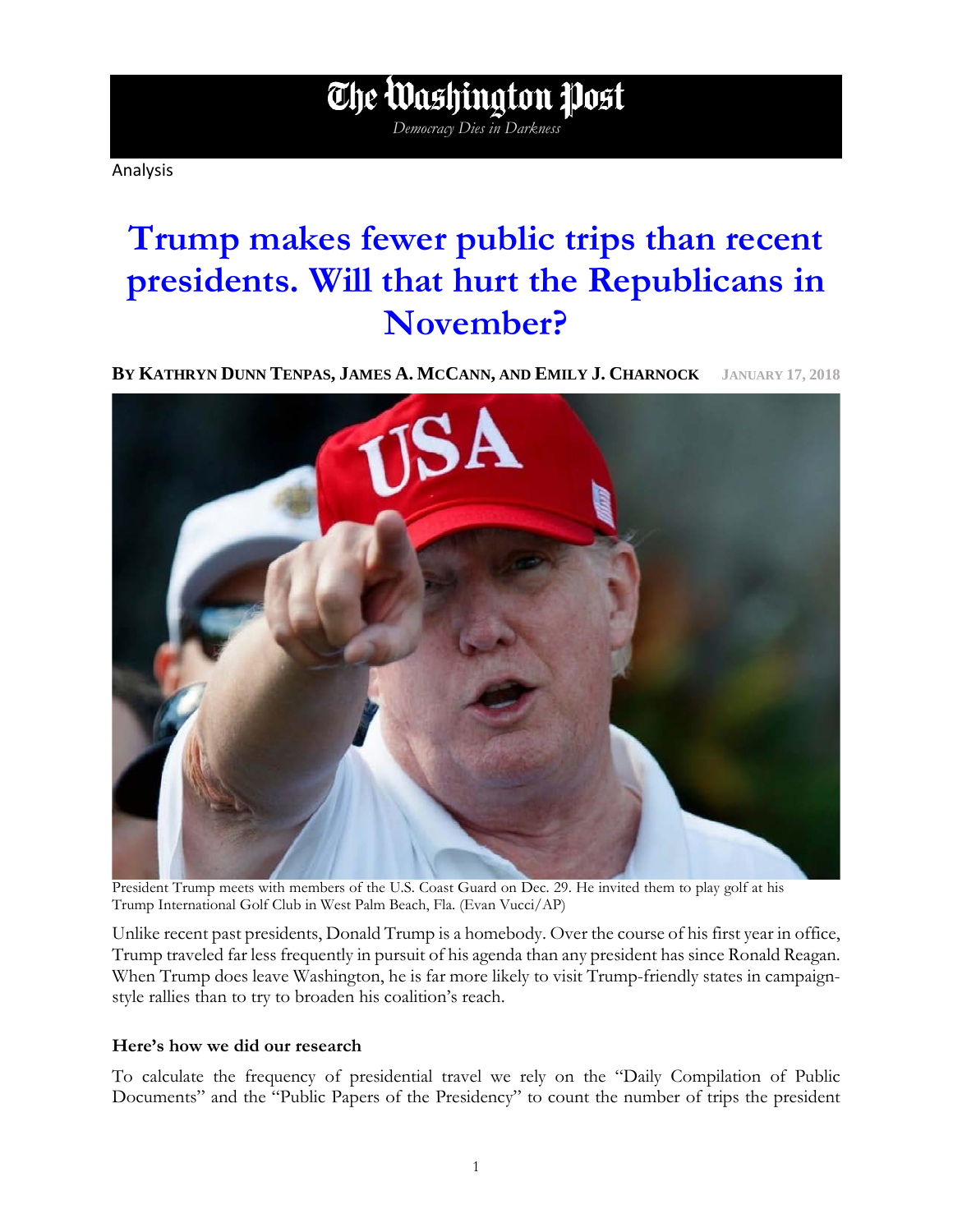# The Washington Post

*Democracy Dies in Darkness*

takes outside of Washington during his first year in office. Both offer essential information on presidential trips going back decades. We also rely on news reports to confirm trips or to round out details about the president's travel activities.

For this purpose, we count any presidential appearances that happen on the same day as different trips. For instance, one day may include presidential visits to Los Angeles and Santa Barbara to attend ceremonies or give speeches. We count these as two trips, because the day includes public events in two distinct cities. We exclude private presidential vacations and fundraisers. But if the president makes a public appearance while staying at his private residence — such as visiting with troops or children — we count such events as trips.

### **Trump may say D.C. is a swamp, but he often stays put**

As you can see in the chart below, the president took 66 trips out of Washington. That's substantially fewer than those taken by his immediate predecessors. During their first years in office, Obama took 89, George W. Bush 113 and Clinton 93. Based on the generally rising trend in first-year travel back to Nixon's first year in office in 1969, we would have expected Trump to take at least 80 work-related trips.

### The number of domestic trips each president took outside of Washington DC during his first year in office



Source: Daily Compilation of Public Documents and the Public Papers of the Presidency THE MONKEY CAGE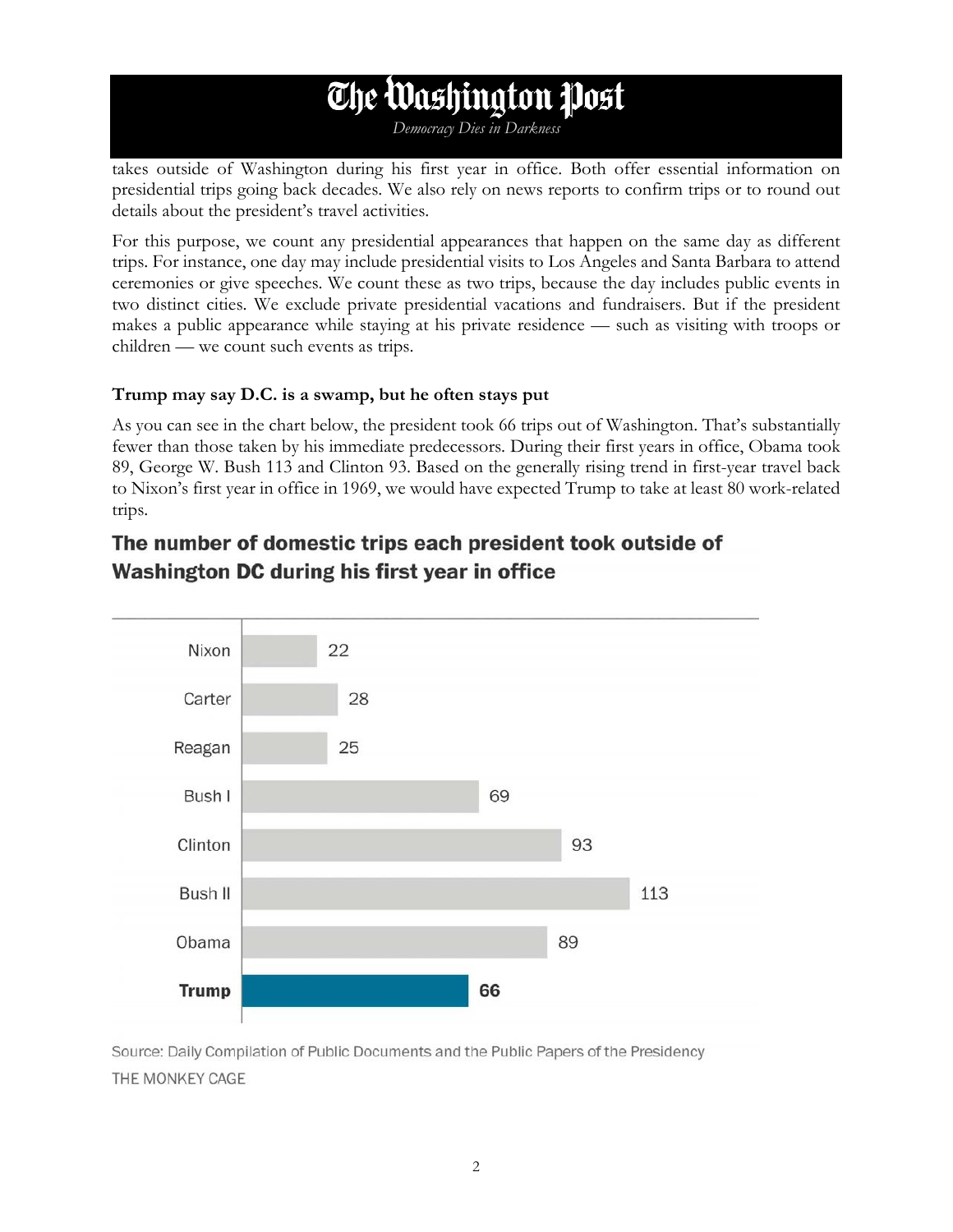## The Washington Post

*Democracy Dies in Darkness*

Trump's reduced travel schedule is curious. As we've shown in [earlier](https://www.brookings.edu/research/what-to-expect-in-the-second-term-presidential-travel-and-the-rise-of-legacy-building-1957-2009/) [work,](http://www.psqonline.org/article.cfm?IDArticle=18434) not only has presidential first-year travel been rising, but a similar pattern has also emerged for past presidents over the course of their first full terms. Richard Nixon took 158 trips outside of Washington during his first four years in office; Barack Obama took 585 trips, nearly four times as many.

The substantial increase in trip-taking reflects the increasingly public nature of presidential governance — what some observers label a "permanent campaign" for popular support. Travel gives presidents the chance to promote their agendas and prepare for their next campaigns.

Why does Trump travel so less often than recent presidents? Trump takes pride in his use of social [media.](http://www.independent.co.uk/news/world/americas/us-politics/donald-trump-tweets-twitter-social-media-facebook-instagram-fox-business-network-would-not-be-a8013491.html) Maybe he believes he can engage the public without venturing outside the White House — reducing the need for physical travel and avoiding unfriendly crowds who might protest an historically unpopular president.

Trump's **[proclivity](https://www.nbcnews.com/politics/donald-trump/how-much-time-trump-spending-trump-properties-n753366)** for spending weekends at Trump-owned properties might also cut into time otherwise spent on the road on public trips.

### **Trump gives new meaning to the permanent campaign**

Trump conducted nine "Make America Great Again" (MAGA) rallies, a level of campaign mobilization unprecedented during any president's first year in office. In fact, on the day he was sworn into office, Trump took the unusual step of setting up his reelection campaign committee with the Federal Election Commission. This allowed him to raise money legally for his reelection. Less than a month into his first term, on Feb. 18, Trump held his first "MAGA" rally. In contrast, Trump's predecessors typically waited until their third or fourth year in office.

Further, Trump's travel map is divorced from the logic of the electoral college. Instead of traveling to competitive states to try to increase his support, Trump last year largely rallied in states that he won. He favors states he won both comfortably (Tennessee, Kentucky, Iowa, Ohio and West Virginia) and narrowly (Florida, Pennsylvania and Arizona). He largely ignores swing states he lost.

In fact, out of the five states Trump lost by 5 percent or less of the two-party popular vote, Nevada is the only one he's visited. In contrast, he has held rallies in or visited six of the seven states he won by within 5 percent. Overall, Trump has spent three-fifths of his entire travel in states that he won.

His forays into Hillary Clinton territory, meanwhile, have largely been visits to federal institutions such as the CIA in Virginia or the Secret Service training facility in Maryland — or visits to his nearby homes, as in New York and New Jersey.

### **All this is quite different from the travel patterns of previous presidents**

Elections also mattered to recent presidents. But they've typically taken overt campaign trips only in the third and fourth years of their first terms. Even then, presidents tended to travel more to the larger "swing" states needed to win the electoral college rather than to states that were comfortably theirs. These visits often included rally-like events, especially as Election Day neared.

While presidents have increasingly been reaching out directly to the public from their first days in office, electoral college considerations become more important later in their terms. Trump has begun his campaign far earlier than his predecessors, but has not yet shown the sensitivity to electoral college considerations we might expect.